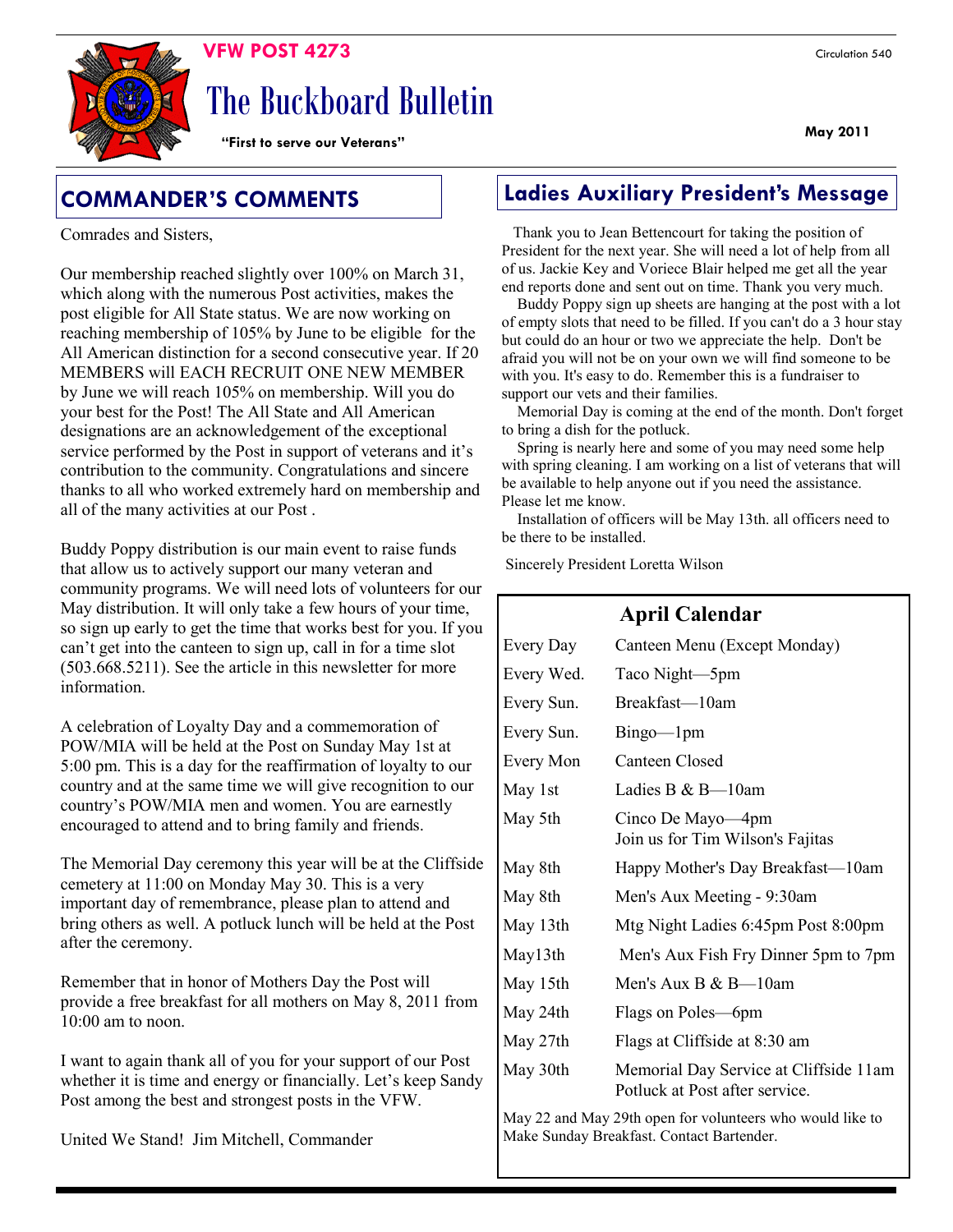#### **Isle of Flags**

We will need lots of help getting our flags ready for Memorial Day Weekend. The more help we have the faster the job is done.

 We will be putting the large flags on the poles Tuesday May 24th at 6:00 P.M. upstairs of V.F.W. HALL. Friday May 27th at 8:30 A.M. we will place the large flags at Firhill Cemetery.

 When we finish there we will place the small flags in our 3 Cemeteries.

 Monday May 30th at 8:30 A.M. we place large flags at Cliffside Cemetery for the Memorial Day Service. Service will be at 11:00 A.M. Monday May 30th at 5:00 P.M. we will pick up all flags. I hope to have lots of help. Everyone be sure to invite your family & friends to our service. We will need people to volunteer to stay at Firhill Cemetery at night to watch over our flags. THANKS TO EVERYONE. VORIECE

## **The Post Chaplain**

**Melissa Samels 503 668 4849**

Life time member David Stockner was hospitalized at Legacy Emmanuel hospital. Our prayers are with him for fast and speedy recovery.

"Blessed be God the father of mercies and the God of all comfort"  $[2^{nd}$  Corinthians 1:3]

If anyone knows of a veteran that needs a visit or just a phone call, please let me know.

Melissa, Post Chaplain @ 503-668-4849. Thank you.



17475 Beers Avenue Sandy Oregon Next door to VFW Post

Elections of Post officers for the next year were held on April 8, 2011 with the results below. Congratulations to all those elected. They will assume their new responsibilities on June 25, 2011.

Commander - Terry Boyer Senior Vice Commander - Merle Stewart Junior Vice Commander - Glenn Yeager Quartermaster - Bill Miller

Chaplain - Melissa Samels Judge Advocate - John lamb Surgeon - Dan Copher

House Committee: Boyer, Copher, Engblom, Hershberger, Lamb, Miller, Stewart, Wentworth

## **The Auxiliary Chaplain Judy Gascon 503 668 3748**

Ida Swanson was admitted to the hospital in March for Heart and Kidney failure. She's home now and feeling better.

 Penny Edwards is improving from a fall at home.

 Helen Lambert is also home from the hospital after treatment for congestive heart failure.

 Jan Johnson is on the mend from another surgery and is still not feeling her best but is in good spirit and hopes this is her last surgery.

 Ruthie Jackson was improving from a punctured lung but received news of stage 4 breast cancer. Our prayers are with you.

 Joann LeDoux was taken into the hospital on the 22nd heart issues again and was hoping to be able to come home on Easter Sunday.

 Dee Steffle and Birdie Foust also had health issues. Hope you both and your husband get better.



| Site                           | Post Officers                | 2010-2011             | <b>Auxiliary Officers</b> |                       |
|--------------------------------|------------------------------|-----------------------|---------------------------|-----------------------|
| 73.org                         | Commander                    | Jim Mitchell          | President                 | Loretta Wilson        |
|                                | <b>Senior Vice Commander</b> | <b>Brian Gornick</b>  | <b>Sr. Vice President</b> | <b>Helene Hawkins</b> |
| <b>Editor</b><br>are due<br>e. | Junior Vice Commander        | Merle Stewart         | Jr. Vice President        | Jennell Mitchell      |
|                                | Chaplain                     | Melissa Samels        | Treasurer                 | Jackie Key            |
| editor at:<br>273.org          | Quartermaster                | Tim Wilson            | Chaplain                  | <b>Judy Gascon</b>    |
|                                | Judge Advocate               | John Lamb             | Secretary                 | <b>Becky Ping</b>     |
|                                | Adjutant                     | <b>Glenn Yeager</b>   | Guard                     | Janet Misner          |
|                                | Surgeon                      | <b>Sharkey Haider</b> | Conductress               | Dora Fitzpatrick      |

Post Web Sit

www.vfw42

#### **From Your**

Newsletter articles May. 20 for the June Newsletter.

Contact your e

admin@vfw4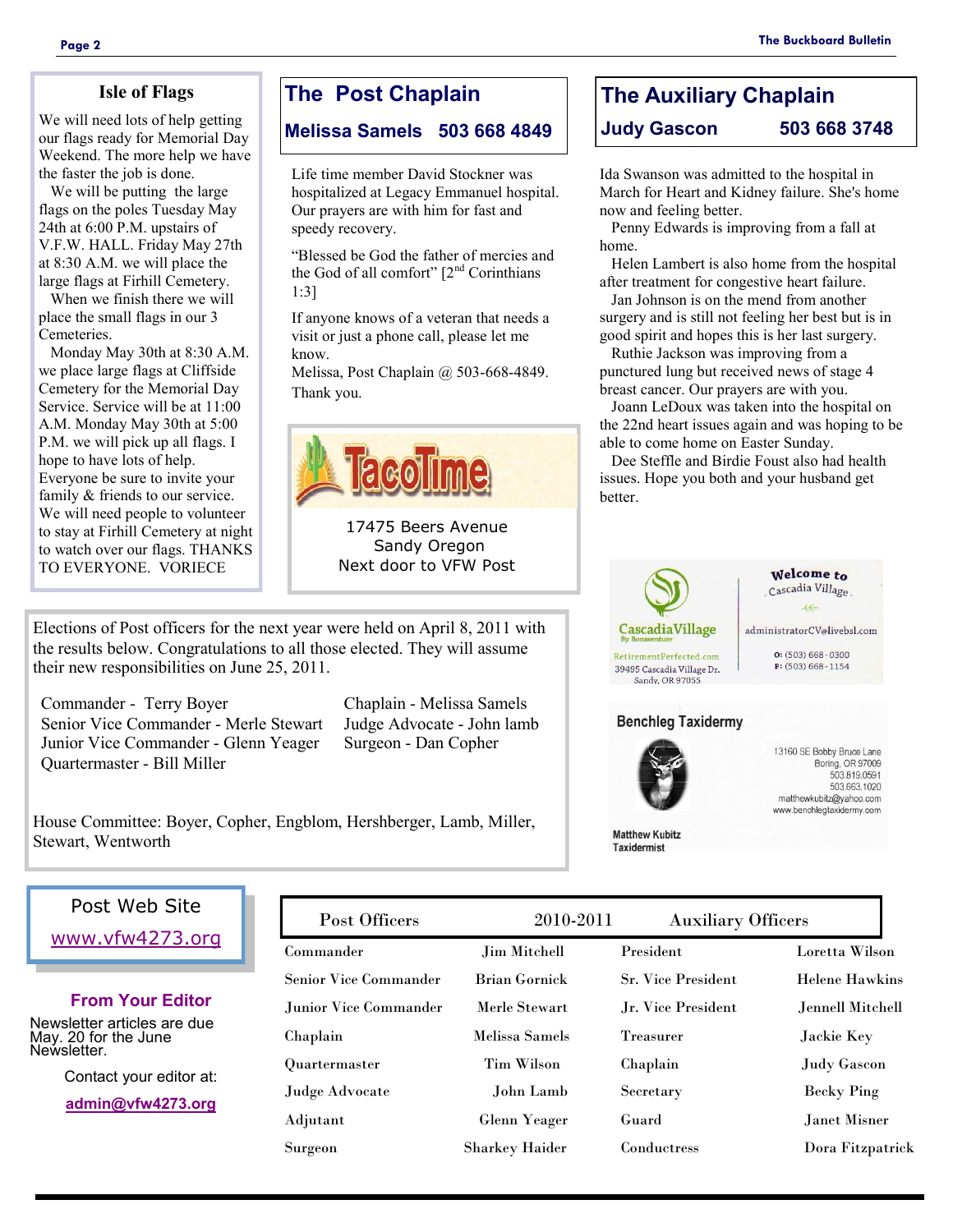## **Men's Auxiliary President Message**

Hello Members,

I would like to remind all of you about our meeting on May 8th at 9:30am. It's an important meeting because we will be electing new officers and planning our participation in the buddy poppy fundraiser.

We are also having a seafood dinner fundraiser on May 13th. Tickets are \$8 in advance or \$9 at the door. Dinner is served from 5 to 7 pm All VFW members and guests are welcome and we hope to see you all there.

Sincerely Men's aux President and officers.

### **Buddy Poppy Campaign**

I'd like to thank all who attended the April  $15<sup>th</sup>$ Buddy Poppy meeting: Jennell, Jackie and Loretta of the Ladies Aux., Matt of the Men's Aux. Jim Mitchell , Bert Key and myself of the Post.

The dates are set and Loretta did a great job of getting all of the stores and dates printed up on individual sheets (they look great Loretta," thanks") and are now posted above the shuffle board table down in the canteen. We have lots of dates to cover this year. The first dates are in Damascus the  $14<sup>th</sup>$  and  $15<sup>th</sup>$  of May. Then there are a couple of Tuesdays at the Sandy Bi-Mart and a real busy final week-end in May on Memorial Day week-end at Safeway and Fred Meyer in Sandy.

So, PLEASE stop in and sign up to cover some of these dates. We need lots of help and involvement from all to help make this a successful campaign.

We also have other Buddy Poppy projects we need to finish up in the coming weeks so we will be ready for the distribution dates. Please contact me, or better yet, show up at the next meeting, Thursday April  $28<sup>th</sup>$ , at 6:00 pm in the canteen. Thanks again to all for your help and support.

Merle Stewart

Buddy Poppy Chairman

## **CANCER AID & RESEARCH**

I promised last month to give you the GRAND TOTALS for the year well here they are:

 With all the help from everyone we raised \$3872.10 for CANCER AID & RESEARCH, we did 172 hours of Work, traveled 532 miles. I'm so proud of all of you. We beat last years total by a \$1000.00!!!

 May is" Skin Cancer Awareness Month "and summer is almost here. Most skin cancers can be prevented by avoiding the midday sun. When in the sun, wear hats with brims, long sleeve shirts, sunglasses, and use sunscreen with an SPF of 15 or higher on all exposed parts of skin. Be aware of all moles and spots on your skin, and report any changes to your doctor right away. Have a skin exam during your regular health check-up. the best defense against cancer is early detection.

Voriece, Cancer Chairman



#### **USO Operation Phone Home**

Established in 2003, USO Operation Phone Home delivers prepaid international phone cards to deployed troops free of charge. The phone cards are distributed through USO centers overseas and most often or delivered directly to military units abroad. As deployments increase and the needs of the military change, the USO has developed a private telephone network (PTN), available in USO centers throughout Southwest Asia.

The phone cards and PTN are ways deployed troops can stay connected with their family. One hundred percent of the money raised for the USO Operation Phone Home program goes to the purchase of phone cards and operation of the PTN.

Visit [USO.ORG](http://www.uso.org/uso-operation-phone-home.aspx) for more information